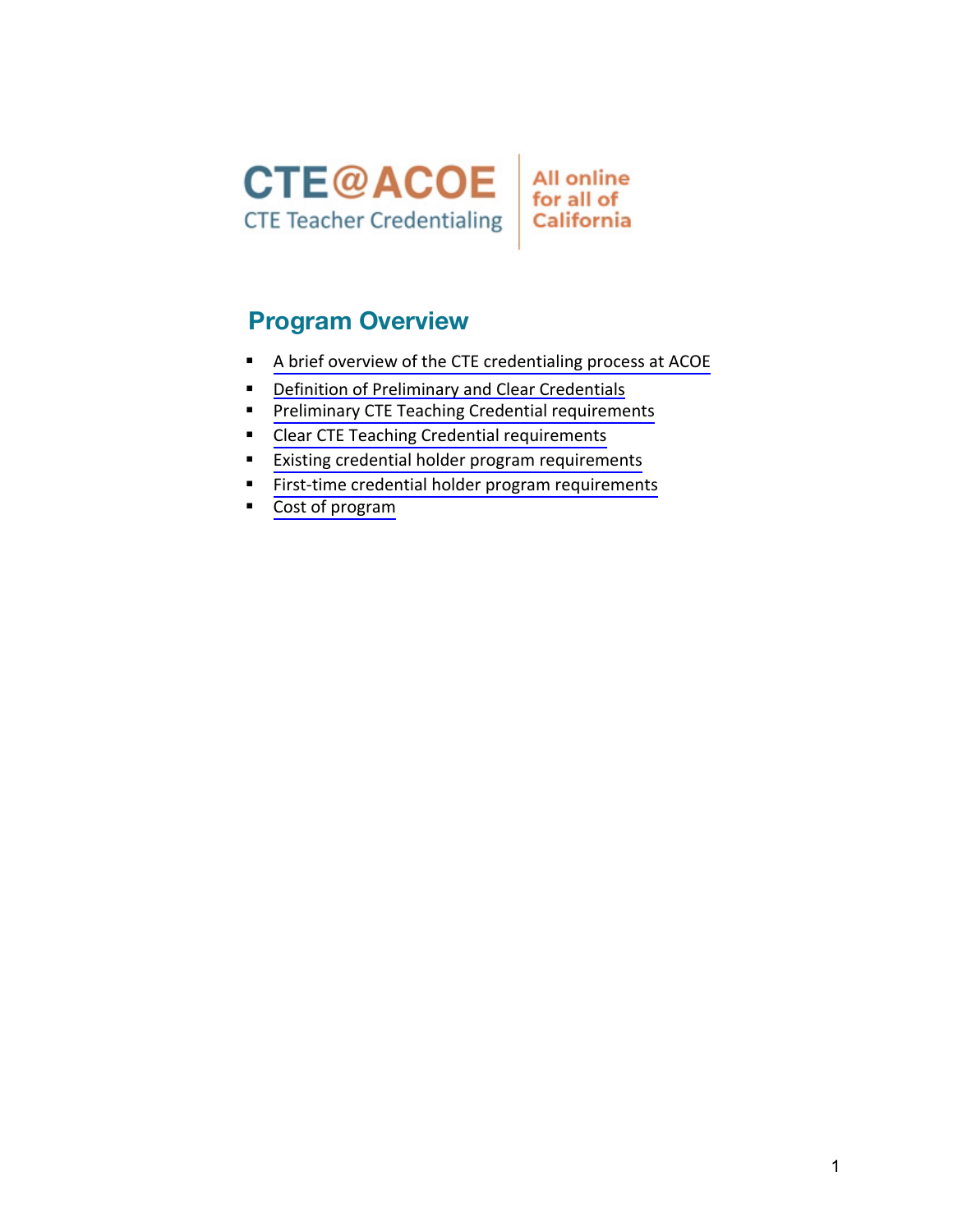### <span id="page-1-0"></span>**Career Technical Education**

Career Technical Education (CTE) is defined by the California Department of Education as a program of study that involves a multiyear sequence of courses that integrates core academic knowledge with technical and occupational knowledge to provide students with a pathway to postsecondary education and careers.

### **CTE Credentials**

The [Commission on Teacher Credentialing defines the CTE credentials as follows:](https://www.ctc.ca.gov/docs/default-source/leaflets/cl888.pdf?sfvrsn=88065bf8_18) The Preliminary Designated Subjects CTE Teaching Credential authorizes the holder to teach in the [subject or subjects](https://www.ctc.ca.gov/docs/default-source/leaflets/cl888.pdf?sfvrsn=88065bf8_18) named on the credential in grades twelve and below and in classes organized primarily for adults, in career technical, trade or vocational courses. The Clear Designated Subjects CTE Teaching Credential authorizes the holder to teach in the subject or [subjects named on the credential in grades twelve and below and in classes organized primar](https://www.ctc.ca.gov/docs/default-source/leaflets/cl888.pdf?sfvrsn=88065bf8_18)ily for adults, including services to English learners in Specially Designed Academic Instruction Delivered in English (SDAIE) in career technical, trade or vocational courses.

#### **Applying to ACOE's CTE Program**

Alameda County Office of Education is a Commission on Teacher Credentialing-approved program sponsor accredited to offer a clear CTE teacher education credentialing program.

When candidates apply for admittance to ACOE's program they are also simultaneously applying for the Preliminary Designated Subjects Career Technical Education Teaching Credential.

In order to be admitted into ACOE's Clear CTE Teacher Credentialing program candidates must apply by paying a program fee, completing application forms, and providing verification of work experience and high school graduation.

If a candidate qualifies, they will be given instructions on how obtain a fingerprint clearance and be issued a Certificate of Clearance from the Commission. Upon a candidate receiving the Certificate of Clearance, ACOE will ask for a tuition deposit. Once the deposit is paid ACOE will recommend the candidate to the Commission for the Preliminary Designated Subjects CTE Teaching Credential. There is an additional fee to the Commission for processing the credential.

ACOE will admit the candidate into the program when the Commission grants the credential. The candidate can then start teaching CTE classes in the industry sector they are authorized to teach and will be pre-registered for the next available, appropriate ACOE clear CTE teacher credentialing course.

### **Course Offerings**

Candidates who hold a clear multiple-subject, single-subject or educational specialist credential take course CTE 103. All other individuals take CTE 101 and CTE 102. Candidates who are interested in a program of advanced personalized preparation in lieu of completing two years of successful teaching on the basis of a Preliminary CTE Teaching Credential take course CTE 104.

See the following pages for more information on the requirements for the Preliminary and Clear Designated Subjects CTE Teaching Credentials and program costs.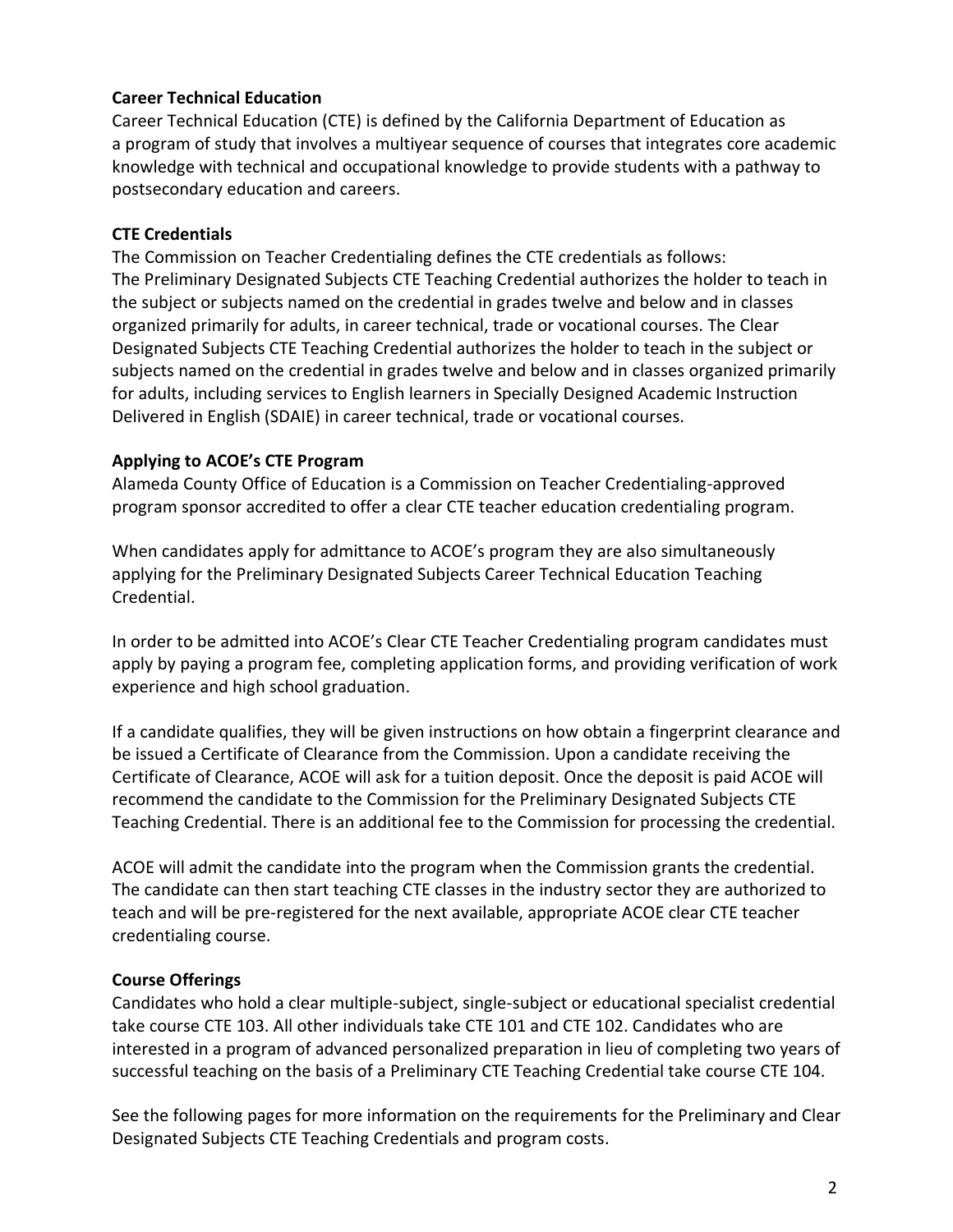# <span id="page-2-0"></span>**Preliminary Career Technical Education Teaching Credential Requirements**

- High school diploma
- Three years of work experience directly related to the CTE industry sector
- Completing CTC [Form](https://www.ctc.ca.gov/docs/default-source/leaflets/cl888.pdf?sfvrsn=88065bf8_18) 41-4
- § Fingerprinting
- § Fees

The high school diploma requirement can be satisfied by one of the following methods:

- a) Possess a high school diploma
- b) Possess a diploma based on passage of the GED Test
- c) Official, unopened college transcripts verifying a degree above high school
- d) Possess the foreign equivalent of a high school diploma. Foreign transcripts must be [evaluated by CTC approved organizations only. See this CTC approved list of foreign](https://www.ctc.ca.gov/docs/default-source/leaflets/cl635.pdf?sfvrsn=bb4f6e6a_6) transcript evaluators.

The three-year work requirement can be satisfied by:

Three years of work experience directly related to each industry sector to be named on the credential. One year equals a minimum of 1000 clock hours and the experience may be fulltime or part-time, paid or unpaid.

At least one year of the required work experience must be within the last five years, or two years within the last ten years, immediately preceding the issuance of the preliminary credential. 1000 clock hours shall be the minimum required for each year of work experience. Part-time work experience may be cumulated to equate to the required 1000 clock hours of work experience.

Completion of forty-eight (48) semester units of postsecondary vocational training related to the industry sector(s) named on the credential may be substituted for a maximum of two of the three years of required work experience. The course work must be verified by official transcript and may be made on a pro rata basis up to the two-year maximum.

Additionally, one of the following may be used as one year of work experience toward meeting the three years of required experience:

- a) Possession of an advanced industry certificate related to the industry sector to be named on the preliminary credential, as determined by a Commission-approved CTE program sponsor
- b) One year of full-time general education teaching experience providing instructional services in preschool or grades K-12 earned in a public or private school of equivalent status

An individual must have at least one year of actual work experience to qualify for the threeyear preliminary credential.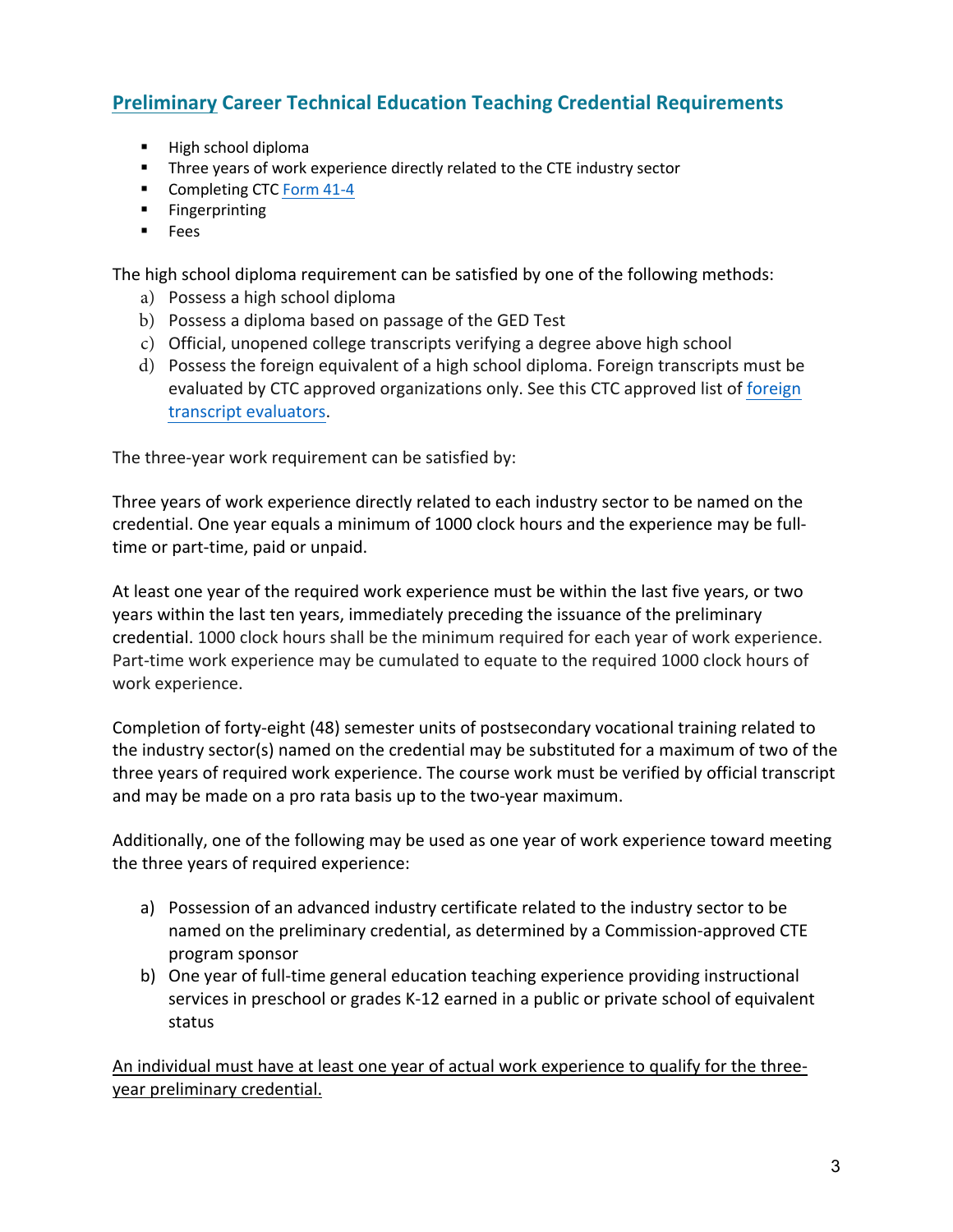# <span id="page-3-0"></span>**Clear Career Technical Education Teaching Credential Requirements**

(to be earned after acquiring the Preliminary CTE Teaching Credential)

Prospective candidates approach earning a CTE credential from different work backgrounds. Some have worked in industry sectors, while others have worked in industry sectors and also have taught as a classroom teacher. Since classroom teachers have already participated in a rigorous teacher training program, they have already satisfied some of the Commission on Teacher Credentialing program standards requirements to earn the Clear CTE Credential.

As such, there are different course requirements for candidates who already have teaching credentials and those who do not. Please determine which of the following terms describes you and read the appropriate set of requirements for the clear credential.

- § **Existing Credential Holder**: someone who already holds a California clear single, multiple-subject, or education specialist credential.
- § **First-time Credential Holder**: someone who will be earning a California teaching credential for the first time.

# **First-time Credential Holder Requirements for the Clear CTE Credential**

- 1) Possess a Preliminary CTE Teaching Credential.
- 2) Successfully complete the following courses:
	- a) CTE 101 Preparing to Teach All Students
	- b) CTE 102 Learning and Instructions for All Students
- 3) Either:
	- a) Document two (2) years of successful CTE teaching experience while holding the preliminary Credential, or
	- b) Successfully complete CTE 104: Advanced CTE Curriculum Integration for All Students, or its equivalent
- 4) Health Education for Teachers Course
- 5) U.S. Constitution Course or Exam
- 6) CPR Certification

## **Existing Credential Holder Requirements for the Clear CTE Credential**

- 1) Possessing a clear multiple-subject, single subject or education specialist credential with an authorization to teach English learners and at least one year of teaching experience while holding the credential.
- 2) Possess a Preliminary CTE Teaching Credential.
- 3) ACOE College of Education course CTE 103: Foundations of CTE for All Students
- 4) Either:
	- a) Document one (1) year of successful CTE teaching experience while holding the preliminary credential, or
	- b) Successfully complete course CTE 104: Advanced CTE Curriculum Integration for All Students, or its equivalent